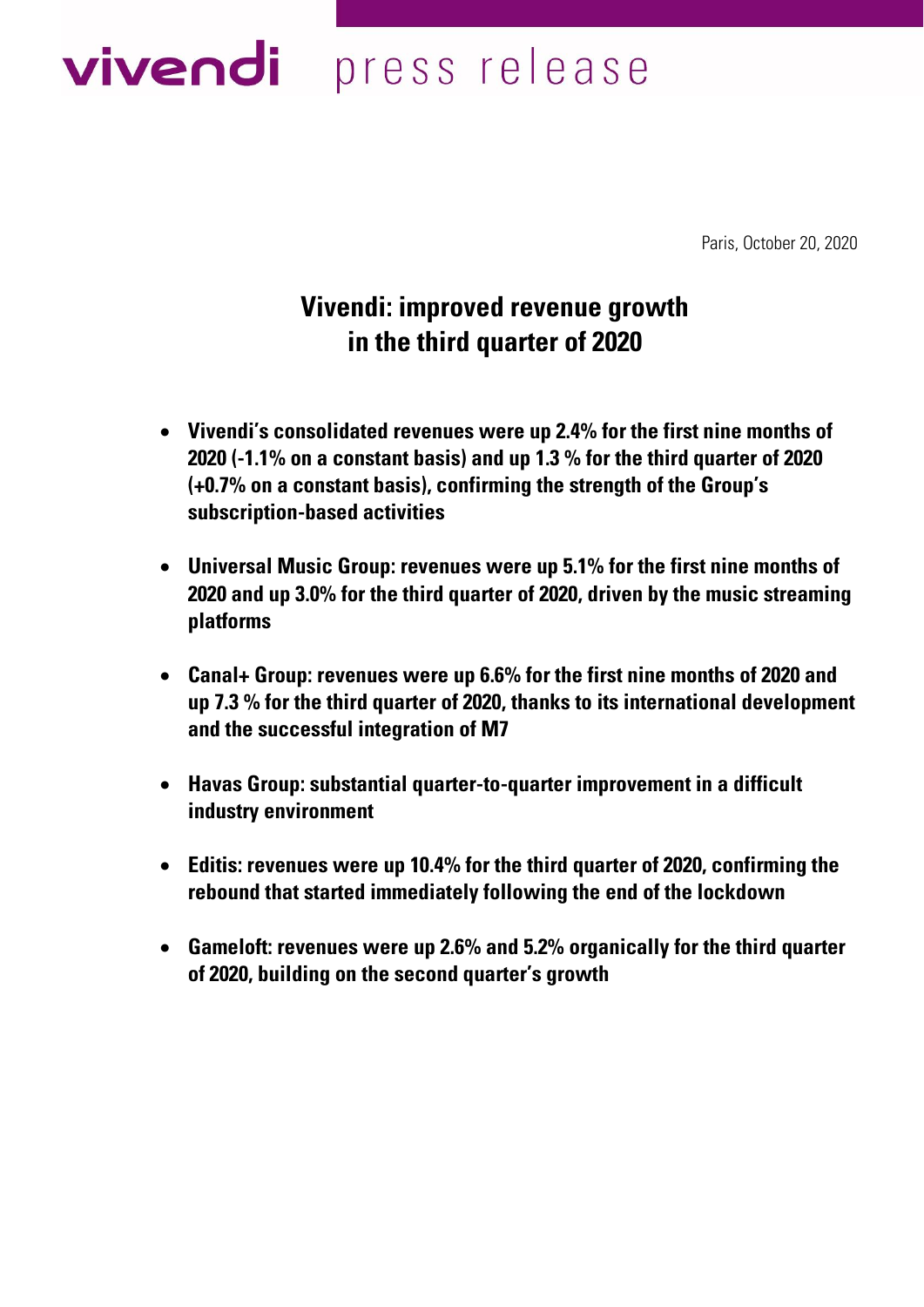| <b>Revenues</b><br>(in millions of euros) | <b>Third quarter</b><br>of 2020 |                            | <b>First nine months</b><br>of 2020                                |        |                            |                                                                    |
|-------------------------------------------|---------------------------------|----------------------------|--------------------------------------------------------------------|--------|----------------------------|--------------------------------------------------------------------|
|                                           |                                 | Change<br>year-on-<br>year | Change at<br>constant<br>currency<br>and<br>perimeter <sup>1</sup> |        | Change<br>year-on-<br>year | Change at<br>constant<br>currency<br>and<br>perimeter <sup>1</sup> |
| <b>Universal Music Group</b>              | 1,855                           | $+3.0%$                    | $+6.1%$                                                            | 5,314  | $+5.1%$                    | $+4.4%$                                                            |
| <b>Canal+ Group</b>                       | 1,380                           | $+7.3%$                    | $+0.9%$                                                            | 4,054  | $+6.6%$                    | $-0.8%$                                                            |
| <b>Havas Group</b>                        | 484                             | $-14.5%$                   | $-14.1%$                                                           | 1,503  | $-10.6%$                   | $-12.5%$                                                           |
| Editis <sup>2</sup>                       | 232                             | $+10.4%$                   | $+10.4%$                                                           | 494    | $+5.0\%$                   | $-4.8%$                                                            |
| Other businesses <sup>3</sup>             | 71                              | $-32.6%$                   | $-31.8%$                                                           | 233    | $-24.8%$                   | $-25.2%$                                                           |
| <b>Total Vivendi</b>                      | 4,022                           | $+1.3%$                    | $+0.7%$                                                            | 11,598 | $+2.4%$                    | $-1.1%$                                                            |

*This press release contains unaudited consolidated revenues, established under IFRS.*

## **REVENUES AS OF SEPTEMBER 30, 2020**

For the third quarter of 2020, Vivendi's revenues were €4,022 million, up 1.3% compared to the same period in 2019, mainly resulting from the growth of Universal Music Group (UMG) (+3.0%), Canal+ Group (+7.3%) and Editis (+10.4%). At constant currency and perimeter<sup>1</sup>, revenues increased by 0.7% compared to the third quarter of 2019, primarily driven by the growth of UMG (+6.1%) and Editis (+10.4%).

For the first nine months of 2020, Vivendi's revenues were €11,598 million, up to 2.4% (-1.1% at constant currency and perimeter<sup>1</sup>) compared to the same period in 2019. This increase was mainly due to the growth in revenues of Vivendi's two main businesses, UMG and Canal+ Group, demonstrating the resilience of their subscription-based activities. The increase was partially offset by the slowdown in the revenues of Havas Group and Vivendi Village, which were affected by the COVID-19 pandemic.

<sup>&</sup>lt;sup>1</sup>Constant perimeter reflects the impacts of the acquisition of M7 by Canal+ Group (September 12, 2019), the acquisition of the remaining interest *in Ingrooves Music Group, which was consolidated by Universal Music Group (March 15, 2019) and the acquisition of Editis (January 31, 2019). 2 Editis has been consolidated since February 1, 2019. Pro forma growth is presented*.

*<sup>3</sup> Including elimination of intersegment transactions*.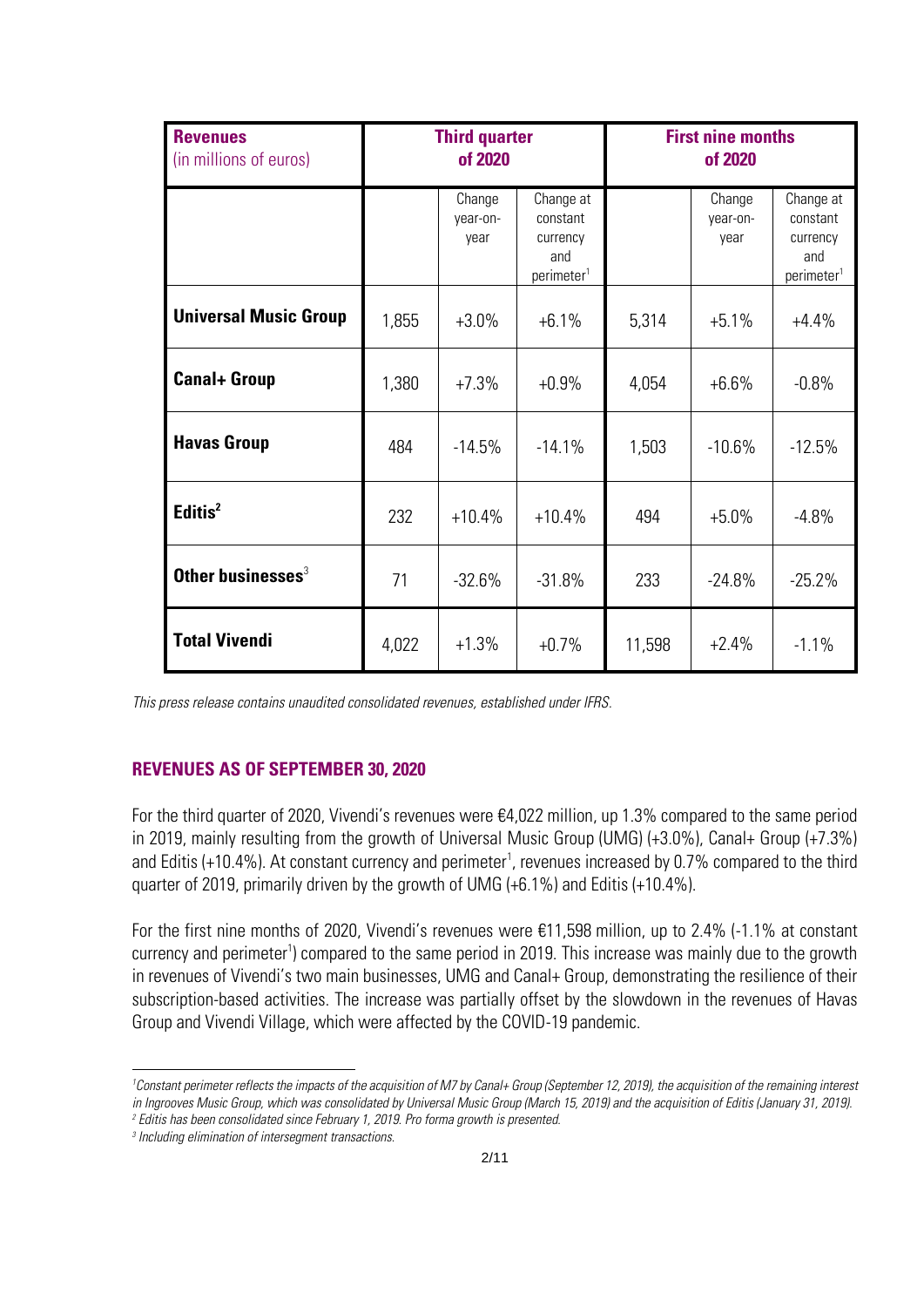During the first nine months of 2020, Vivendi's net financial debt fell by €926 million, from €4,064 million as of December 31, 2019 to €3,138 million as of September 30, 2020. Vivendi has significant financing capacity. As of September 30, 2020, the Group's long-term credit lines were available in the amount of €3.1 billion.

As of September 30, 2020, the average "economic" term of the financial debt, calculated based on the assumption that available medium-term credit lines may be used to redeem the group's shortest-term borrowings, is 4.7 years (compared to 5.3 years as of December 31, 2019).

#### **OPENING OF UMG'S SHARE CAPITAL**

Vivendi successfully completed the first phase of the opening of UMG's share capital. On March 31, 2020, the Group finalized the sale of 10% of the share capital of UMG to a Tencent-led consortium based on an enterprise value of €30 billion for 100% of UMG.

The consortium, which is led by Tencent and includes Tencent Music Entertainment and other financial coinvestors, has the option to acquire, on the same valuation basis, up to an additional 10% of the share capital of UMG until January 15, 2021.

This transaction is complemented by a separate agreement allowing Tencent Music Entertainment to acquire a minority stake in the capital of the UMG subsidiary owning its Greater China operations.

Following the success of this significant strategic transaction, Vivendi is pursuing its plan to sell additional minority interests in UMG with the assistance of several mandated banks. An IPO is planned for 2022.

The cash generated by these transactions may be used by Vivendi to reduce its financial debt and to finance a significant share buyback program and acquisitions.

#### **SHARE BUYBACK PROGRAM**

Since January 1, 2020, Vivendi repurchased 58.4 million of its own shares (i.e., 4.92% of its share capital), representing €1,368 million, including 23.02 million shares under the previous buyback program and 35.35 million shares under the current program.

As of October 19, 2020, Vivendi holds 62.3 million treasury shares, representing 5.25% of the share capital, of which 46.2 million shares are allocated to cancellation, 7.5 million shares allocated to covering performance share plans, and 8.6 million shares are held to back sales to employees and corporate officers (under employee shareholding plans).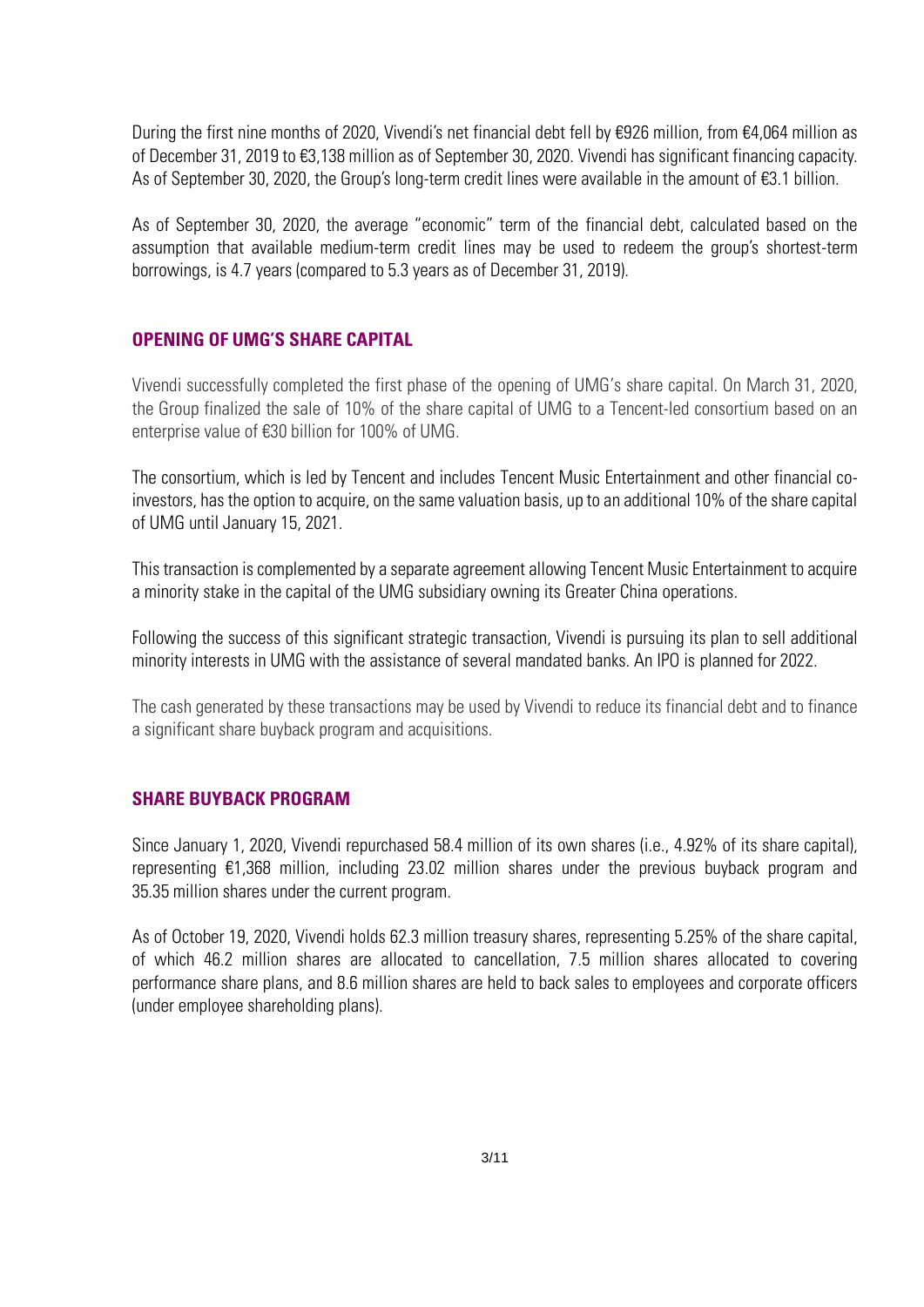#### **LAGARDERE SCA**

On October 19, 2020, Vivendi owned 28.3% of the share capital and 21.5% of the voting rights of Lagardère SCA.

In the wake of the very poor results announced by Lagardère, Vivendi and Amber Capital, despite their differences, signed a pact on August 10, 2020, that notably includes each seeking minority representation on Lagardère's Supervisory Board, three seats for Amber Capital and one seat for Vivendi. The two companies, wanting to stabilize Lagardère's shareholder base, also entered into a five-year reciprocal right of first offer and preemption rights agreement on their respective Lagardère shares.

After the Supervisory Board and the Managing Partners of Lagardère refused the respective requests of Vivendi and Amber Capital, Lagardère'sfirst and second-largest shareholders, to call an extraordinary general meeting of Lagardère shareholders, these two companies filed a motion at the beginning of September 2020 with the Paris Commercial court seeking the convening of such meeting.

On October 14, 2020, the Paris Commercial Court denied this request. Vivendi, which remains confident in the merits of this request, will appeal against this decision.

#### **COMMENTS ON THE REVENUES BY BUSINESS SEGMENT**

#### **Universal Music Group**

For the first nine months of 2020, Universal Music Group's (UMG) revenues were €5,314 million, up 4.4% at constant currency and perimeter compared to the first nine months of 2019 (+5.1% on an actual basis).

For the first nine months of 2020, recorded music revenues grew by 6.2% at constant currency and perimeter thanks to the growth in subscription and streaming revenues (+15.8%) and the receipt of a digital royalty claim in the first quarter of 2020. Physical sales were down 10.2% compared to the first nine months of 2019, while download sales declined by 20.1%.

Recorded music best sellers for the first nine months of 2020 included new releases from The Weeknd, King & Prince, BTS, Justin Bieber and Lil Baby, as well as continued sales from Billie Eilish and Post Malone.

For the week of August 21 to August 27, 2020, UMG set a new record by having nine of the Top 10 albums in the United States on the Billboard 200 for only the fourth time in the chart's 64-year history. UMG has been responsible for all four of those instances. UMG also ranked No. 1 on the Billboard 200 album charts for 15 consecutive weeks, the most weeks at No. 1 for any company since UMG held the spot for 16 straight weeks in 2014. In the United Kingdom, UMG had nine of the Top 10 releases on the official album charts for the week ending September 10, 2020.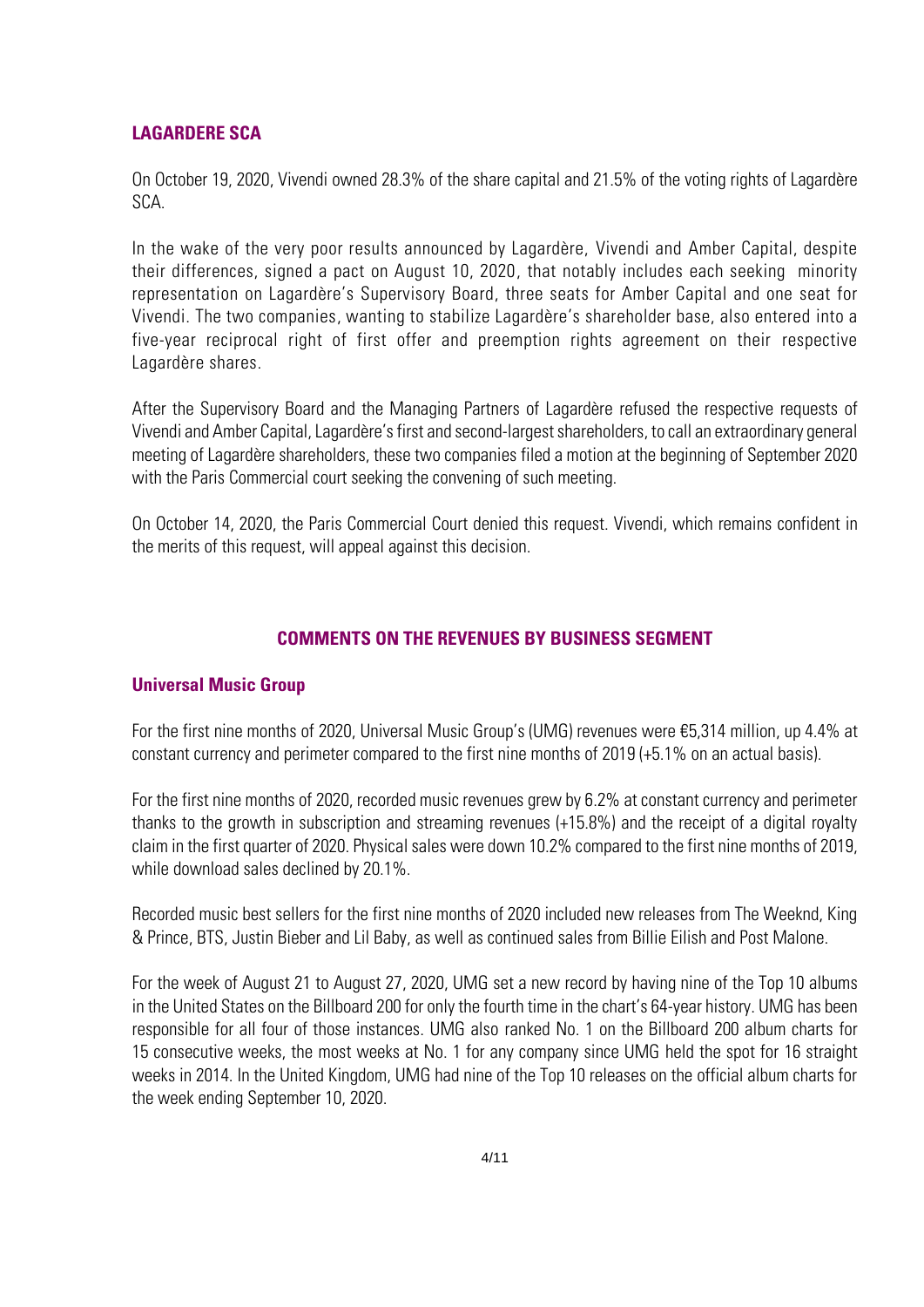Music publishing revenues grew by 15.6% at constant currency and perimeter compared to the first nine months of 2019, driven by increased subscription and streaming revenues, as well as the receipt of a digital royalty claim in the second quarter of 2020.

Merchandising and other revenues were down 42.6% at constant currency and perimeter compared to the first nine months of 2019, due to the impact of the COVID-19 pandemic on both touring and retail activity.

In August 2020, UMG announced two key partnerships in China, a multi-year extension of its licensing agreement with Tencent Music Entertainment Group and a new multi-year licensing agreement with NetEase Cloud Music.

#### **Canal+ Group**

For the third quarter of 2020, Canal+ Group's revenues were €1,380 million, up 0.9% at constant currency and perimeter compared to the third quarter of 2019.

For the first nine months of 2020, Canal+ Group's revenues were  $\epsilon$ 4,054 million, up 6.6% compared to the same period in 2019. At constant currency and perimeter, revenues decreased slightly (-0.8%). Canal+ Group's total subscriber portfolio (individual and collective) reached 20.4 million, compared to 19.0 million at the end of September 2019, including 8.6 million in mainland France.

Revenues from television operations in mainland France decreased slightly compared to the first nine months of 2019 (-1.6%), in a context marked by a downturn in the advertising market due to the COVID-19 pandemic.

Canal+ Group's International activities continue to grow at a strong pace. Revenues from international operations recorded sustained growth of 27.4% (+4.3% at constant currency and perimeter), thanks to the growth in the number of subscribers (+1.2 million year-on-year) across all geographical areas and the success of the M7 integration as well as the launch in Myanmar.

Studiocanal's revenues declined by 19.6% compared to the same period in 2019, as the filming and distribution of movies and series were particularly affected by the pandemic.

On September 29, 2020, Canal+ Group crossed the 5% ownership threshold in the share capital of the South-African company MultiChoice Group Ltd, the leader in pay-TV in Africa. This acquisition, a long-term financial investment, demonstrates the confidence Canal+ Group and its shareholder Vivendi have in the prospects of MultiChoice and the African continent, to which they are firmly committed.

#### **Havas Group**

During the third quarter of 2020, the global economy continued its gradual recovery following a second quarter heavily impacted by the COVID-19 pandemic. The advertising market is picking up, albeit to different degrees depending on the region and sector, even if it remains highly volatile. In these challenging times,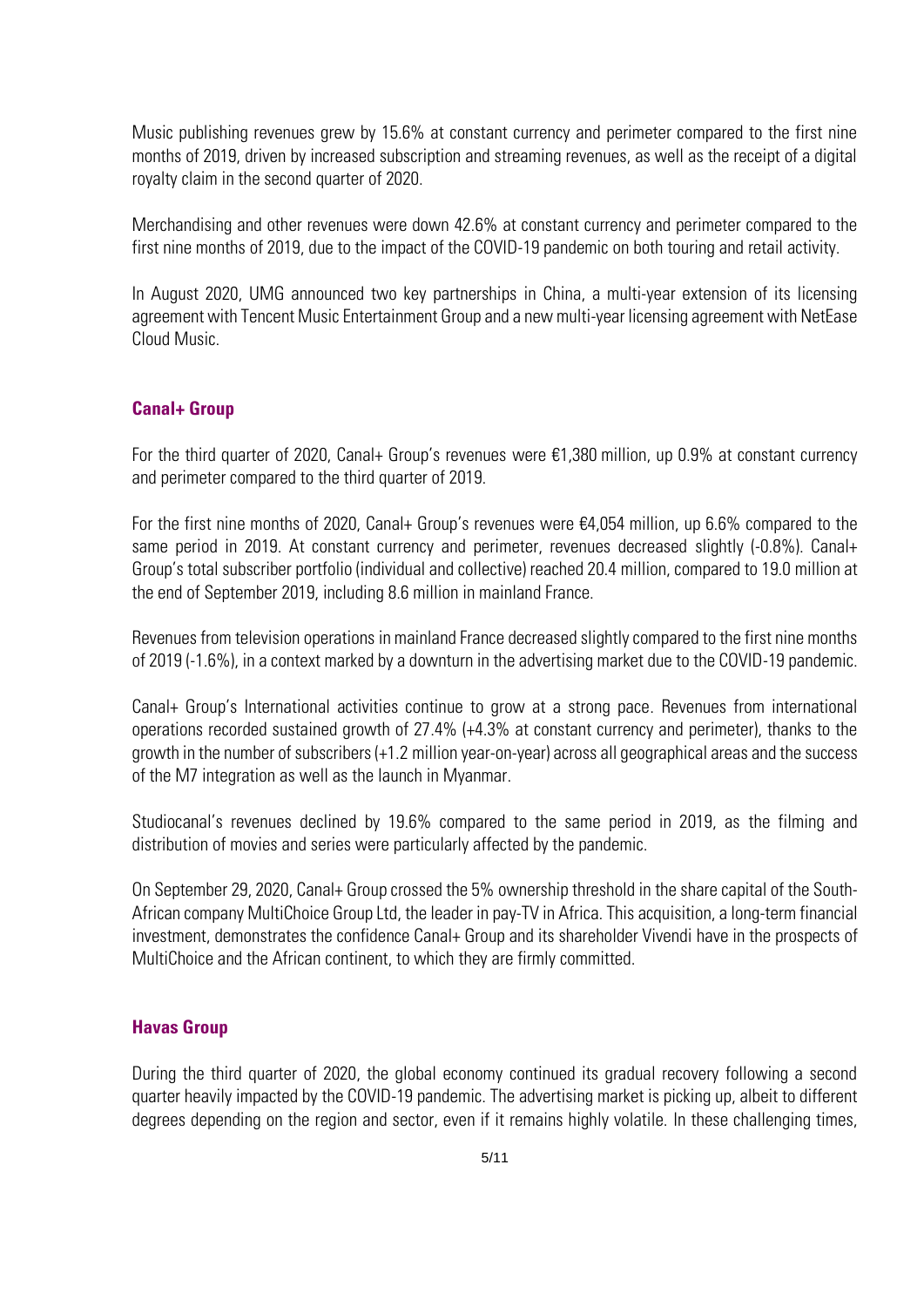Havas Group reported an improvement in the third quarter with organic net revenue<sup>4</sup> growth of -10.4% compared to -18.3% in the second quarter of 2020.

All regions reported improved performances in the third quarter compared to the second quarter of 2020. The North American agencies continued to hold up well, thanks to a resilient market and growth in health and wellness communications. Under the impetus of both the Creative and Media businesses, Europe improved its overall performance; however, the results were contrasting between countries. Both Asia-Pacific and Latin America showed signs of strong recovery over the third quarter.

For the first nine months of 2020, Havas Group reported revenues of €1,503 million, down 10.6% compared to the same period in 2019. Net revenues were €1,449 million, down 8.8%, and organic growth was -10.9%. Exchange rates had a negative impact of -0.2% and acquisitions contributed +2.3%.

Havas Group is stepping up its efforts, initiated at the outset of the crisis, to adjust its organization and cost structure to limit the impact of falling revenues on EBITA. As a result of this agility, the pay-off from the costadjustment plan will enable Havas Group to absorb over half of the decline in its revenues over full-year 2020 (before restructuring charges).

During the third quarter of 2020, Havas made two targeted acquisitions (majority shareholdings): Australian media agency Hyland, and Camp + King, a US West Coast agency widely acclaimed for its creativity.

#### **Editis**

Editis' revenues for the third quarter of 2020 increased by 10.4%, a performance all the more favorable since revenues were already rising in the same period in 2019 driven by the curriculum reform.

The strength of the market's recovery has helped mitigate much of the negative impact of the containment and closure of a large part of the publishing sector's points of sale on sales. Since June 2020, the market has been growing every month compared to 2019. Revenues for the first nine months of 2020 dropped 4.8% at constant currency and perimeter compared to the same period in 2019. As a reminder, revenues for the months of March, April and May were down approximately 40% compared to the same period in 2019.

The strong performance over recent months is notably due to the success of a number of Editis titles, which are among this autumn's best-sellers across all categories: hardback literature with Ken Follett's last novel, *Le Crépuscule et l'Aube* (Robert Laffont publishing house, worldwide release) and Marc Lévy's *C'est Arrivé la Nuit (*Robert Laffont/Vesilio publishing house*)*; cookbooks with the success of the first and second volumes of *Fait Maison* by Cyril Lignac; non-fiction with *Toujours Plus* by the two-million subscriber influencer Léna Situations (Robert Laffont publishing house); and the youth segment with the good results of *L'agenda Scolaire* by Roxane (Solar publishing house).

<sup>4</sup> *Net revenues correspond to revenues less pass-through costs rebilled to customers.*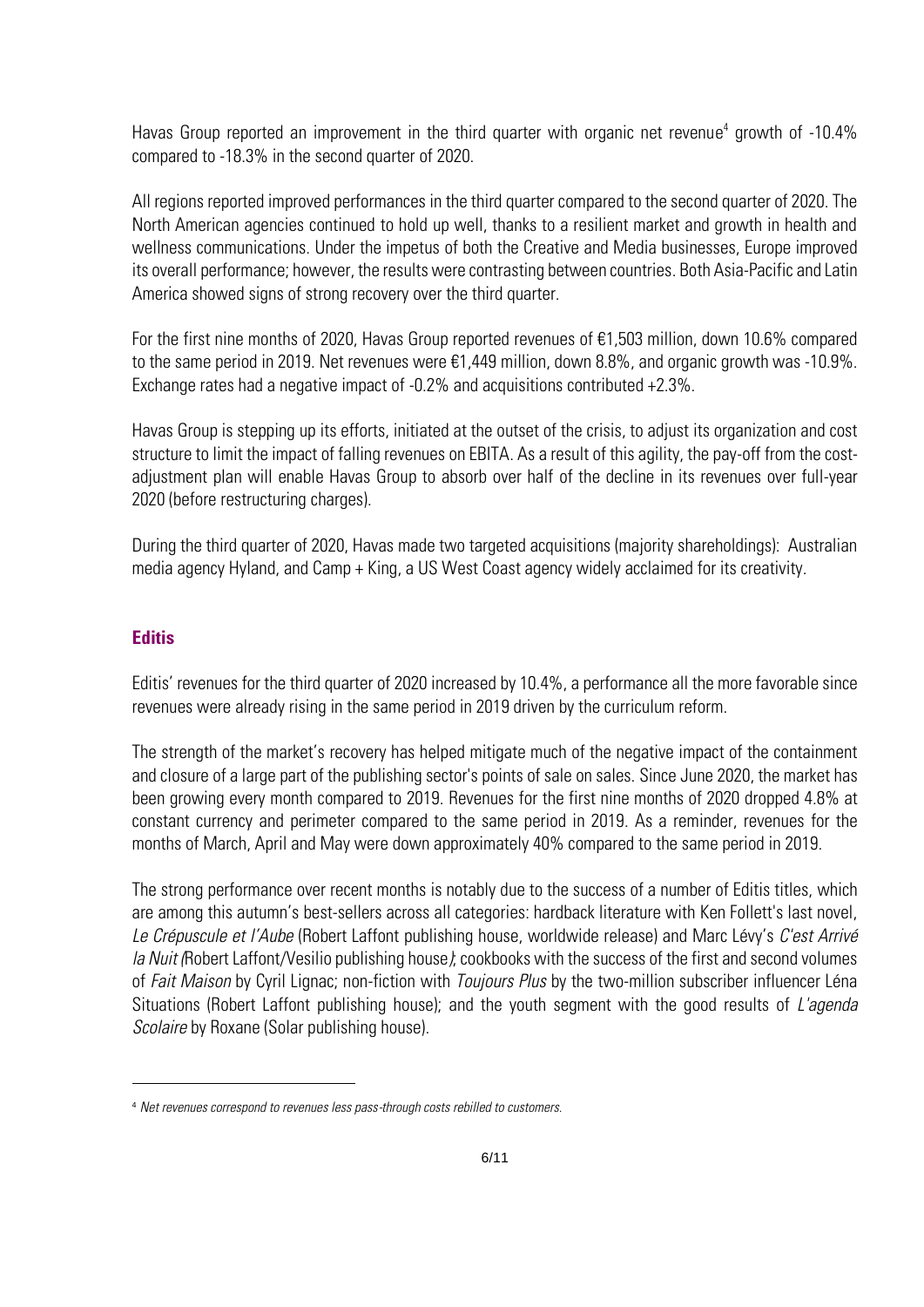Several of Editis' autumn releases were selected for prestigious literary awards: *La Grâce* by Thibault de Montaigu (Plon publishing house) was selected for the Prix de Flore, le Prix des deux Magots and the Prix Interallié; *La Chambre des Dupes* by Camille Pascal (Plon publishing house) is among the first selected for the Goncourt des lycéens after being in the first selection of the Prix Goncourt; *La Chasse aux Âmes* by Sophie Blandinières (Plon publishing house) is on the Prix André Malraux selection list. *Apeirogon* by Colum McCann (Belfond publishing house), *Les Graciées* by Kiran Millwood Hargrave (Pavillon collection of Robert Laffont publishing house), and *Kaspar l'Obscur ou l'Enfant de la Nuit* by Hervé Mazurel (La Découverte publishing house) are among the second selected for the Prix Femina; *Apeirogon* by Colum McCann (Belfond publishing house) is also among the second selected for the Prix Medicis. *Glory* by Elizabeth Wetmore (Escales publishing house) is among the first selected for the Grand Prix of American literature*. La Femme qui Reste* by Anne de Rochas (Les Escales publishing house) is on the selection list for the Prix du Premier Roman and Kiese Laymon's *Baleze* (Les Escales publishing house) is on the America Magazine Prize selection list and is among the 10 titles of its ideal library. *Falloujah: ma Campagne Perdue* (Steinkis/Les Escales publishing house) is nominated for le Prix Les Inrocks in the comics category.

Finally, Editis remains the leader in the very competitive market of senior-year high school curriculum reform, thanks to its brands Nathan and Bordas.

#### **Other businesses**

For the third quarter of 2020, **Gameloft**'s revenues were €63 million, up 2.6% (+5.2% at constant currency and perimeter) compared to the same period in 2019. For the first nine months of 2020, Gameloft's revenues were €193 million, down 0.7% compared to the same period in 2019. For the first nine months of 2020, Gameloft's sales on OTT platforms (Apple, Google, etc.) increased by 3.6% and accounted for 74% of Gameloft's total sales. *Disney Magic Kingdoms*, *Asphalt 9: Legends*, *March of Empires*, *Dragon Mania Legends* and *Asphalt 8: Airborne* were the best-selling titles of the first nine months of 2020, representing 53% of Gameloft's total revenues.

Measures banning or restricting the holding of live shows continue to significantly impact the operations of **Vivendi Village**. All the Olympia Production and U Live festivals had to be postponed until next year. However, several new initiatives were launched, including *Garorock Fête sa rentrée !* held over a day in September with capacity limited to 4,000 people, and J2v, a fully virtual techno music festival to which fans from over 200 countries connected in July. Vivendi Village has implemented significant cost reduction measures while developing future various monetization methods for streaming shows.

For the first nine months of 2020, **New Initiatives**, which brings together Dailymotion and the GVA entities, recorded revenues of €44 million, compared to €50 million for the same period in 2019 (-11.4% at constant currency and perimeter compared to the same period in 2019).

For the third quarter of 2020, revenues were €16 million, up 3.9% at constant currency and perimeter compared to the same period in 2019.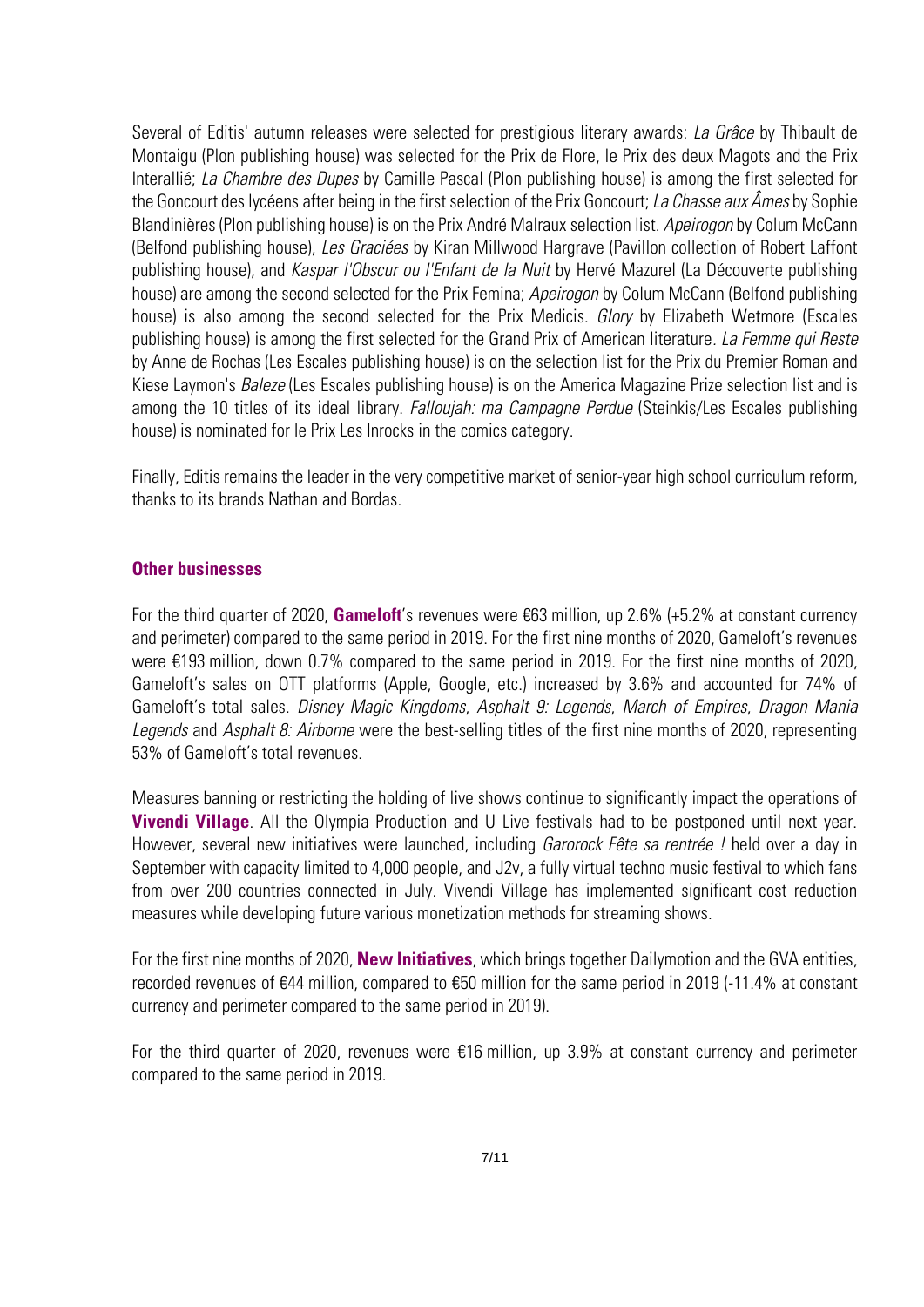Over this period, Dailymotion's premium audience grew by 6% compared to the third quarter of 2019. This growth was notably driven by new partnerships with Xiaomi, which now offers Dailymotion videos on its mobile phones, the EPCR (European Professional Club Rugby) as well as EuroLeague basketball in Europe, Sports Illustrated in the United States, AMC Television Network at LATAM, The Star in Malaysia, News Nation in Thailand and Brillio in Indonesia.

For its part, in the third quarter of 2020, GVA notably continued the intensification of its network in Libreville, Lomé and Pointe Noire, as well as the extension of its network in Abidjan and Kigali. At the same time, the high broadband access provider launched new marketing and communication campaigns in Gabon, Congo and Ivory Coast, to continue the good sales performance recorded so far and to support the expected growth in the last quarter of 2020.

#### **Calendar**

Wednesday, March 3, 2021: release of Vivendi's 2020 annual earnings Thursday, April 22, 2021: release of Vivendi' first quarter 2021 revenues Tuesday, June 22, 2021: Vivendi's Annual General Shareholders' Meeting

#### *About Vivendi*

*Since 2014, Vivendi has been focused on building a world-class content, media and communications group with European roots. In content creation, Vivendi owns powerful, complementary assets in music (Universal Music Group), movies and series (Canal+ Group), publishing (Editis)*  and mobile games (Gameloft) which are the most popular forms of entertainment content in the world today. In the distribution market, Vivendi has acquired the Dailymotion platform and repositioned it to create a new digital showcase for its content. The Group has also joined forces with *several telecom operators and platforms to maximize the reach of its distribution networks. In communications, through Havas, the Group possesses unique creative expertise in promoting free content and producing short formats, which are increasingly viewed on mobile devices. In addition, through Vivendi Village, the Group explores new forms of business in live entertainment, franchises and ticketing that are complementary to its core activities. Vivendi's various businesses cohesively work together as an integrated industrial group to create greater value[. www.vivendi.com](http://www.vivendi.com/)*

#### *Important Disclaimers*

*Cautionary Note Regarding Forward-Looking Statements This presentation contains forward-looking statements with respect to Vivendi's financial condition, results of operations, business, strategy, plans, and outlook of Vivendi, including the impact of certain transactions and the payment of dividends and distributions, as well as share repurchases. Although Vivendi believes that such forward-looking statements are based on reasonable assumptions, such statements are not guarantees of future performance. Actual results may differ materially from the forward*looking statements as a result of a number of risks and uncertainties, many of which are outside Vivendi's control, including, but not limited to, *the risks related to antitrust and other regulatory approvals as well as any other approvals which may be required in connection with certain transactions and the risks described in the documents of the group filed by Vivendi with the Autorité des Marchés Financiers (French securities regulator) and its press releases, if any, which are also available in English on Vivendi's website (www.vivendi.com). Investors and security holders may obtain a free copy of documents filed by Vivendi with the Autorité des Marchés Financiers at www.amf-france.org, or directly from Vivendi. Accordingly, readers of this presentation are cautioned against relying on these forward-looking statements. These forward-looking statements are made as of the date of this presentation. Vivendi disclaims any intention or obligation to provide, update or revise any forwardlooking statements, whether as a result of new information, future events or otherwise.* 

*Although the COVID-19 pandemic is having a more significant impact on certain countries or businesses than others, Vivendi has been able to demonstrate resilience and adapt in order to continue to best serve and entertain its customers, while reducing costs to preserve its margins. The business activities showed good resistance, in particular music and pay television. However, as previously mentioned, the other businesses were affected by the effects of the public health crisis.*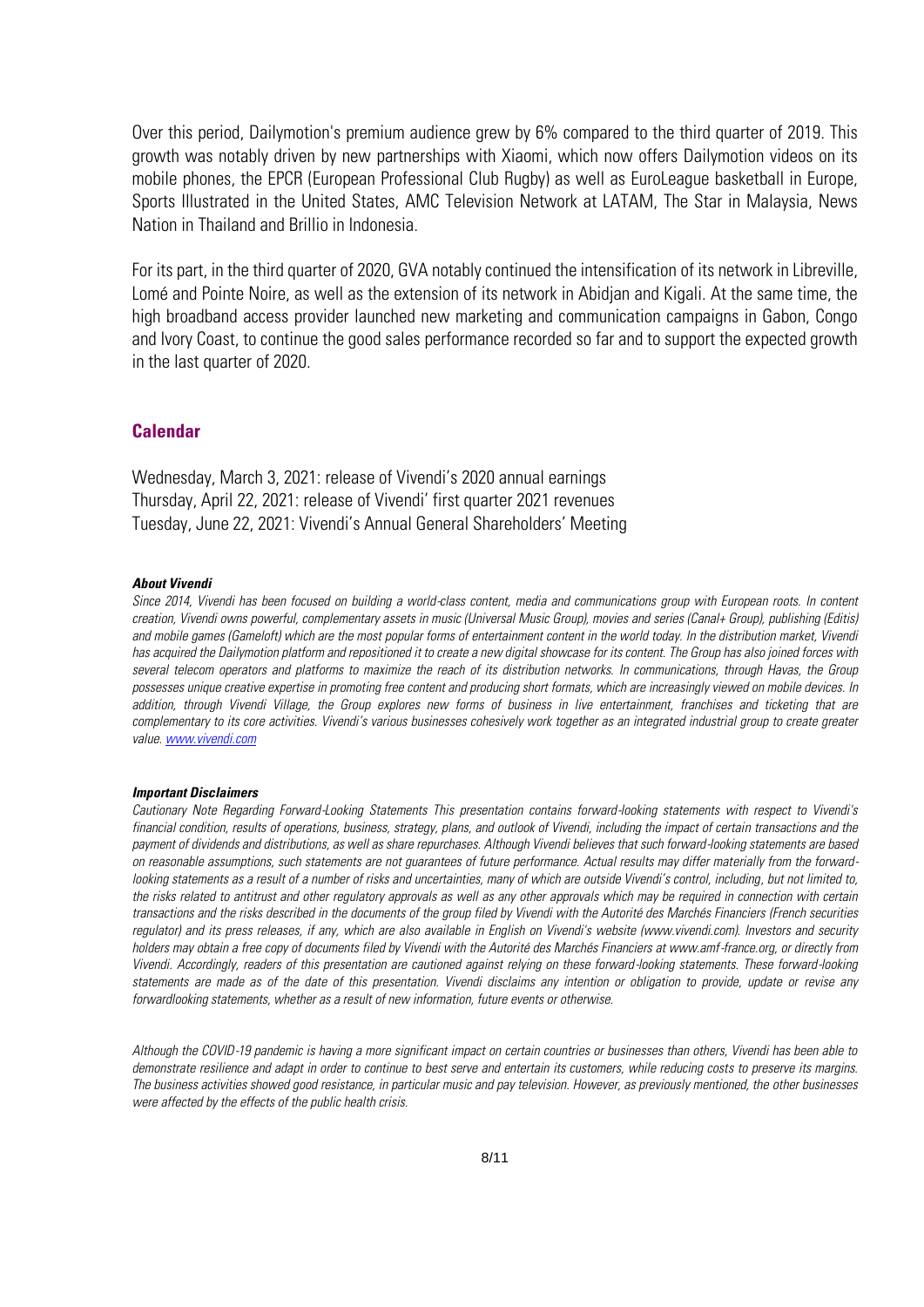*Vivendi continually monitors the current and potential consequences of the crisis. It is difficult at this time to determine how it will impact its*  annual results. Businesses related to advertising and live performance are more affected than others. Nevertheless, the Group remains confident *in the resilience of its main businesses. It continues to make every effort to ensure the continuity of its activities and best serve and entertain its customers and audiences while complying with the authorities' guidelines in each country where it operates.*

*During the first nine months of 2020, Vivendi's net financial debt fell by €926 million, from €4,064 million as of December 31, 2019 to €3,138 million as of September 30, 2020. Vivendi has significant financing capacity. As of September 30, 2020, the Group's long-term credit lines were available in the amount of € 3.1 billion.* 

*As of September 30, 2020, the average "economic" term of the financial debt, calculated based on the assumption that available medium-term credit lines may be used to redeem the group's shortest-term borrowings, is 4.7 years (compared to 5.3 years as of December 31, 2019).*

Unsponsored ADRs Vivendi does not sponsor an American Depositary Receipt (ADR) facility in respect of its shares. Any ADR facility currently in *existence is "unsponsored" and has no ties whatsoever to Vivendi. Vivendi disclaims any liability in respect of any such facility.*

#### **CONTACTS Media**

#### **Paris**

Jean-Louis Erneux +33 (0)1 71 71 15 84 Solange Maulini +33 (0) 1 71 71 11 73

## **Investor Relations Paris** Xavier Le Roy +33 (0) 1 71 71 18 77 Nathalie Pellet +33(0)1 71 71 11 24 Delphine Maillet +33 (0)1 71 71 17 20

**ANALYST CONFERENCE CALL Speakers: Arnaud de Puyfontaine** Chief Executive Officer **Hervé Philippe** Member of the Management Board and Chief Financial Officer

**Date:** October 20, 2020 6:15 pm Paris time – 5:15 pm London time – 12:15 pm New York time **Media invited on a listen-only basis. The conference call will be held in English. Internet:** The conference call can be followed on the Internet at: [www.vivendi.com](http://www.vivendi.com/) (audiocast)

#### **Numbers to dial:**

France: +33 (0) 1 7037 7166 UK: +44 (0) 20 3003 2666 USA: +1 212 999 6659 access code: Vivendi

An audio webcast and the slides from the presentation will be available on our website **www.vivendi.com**.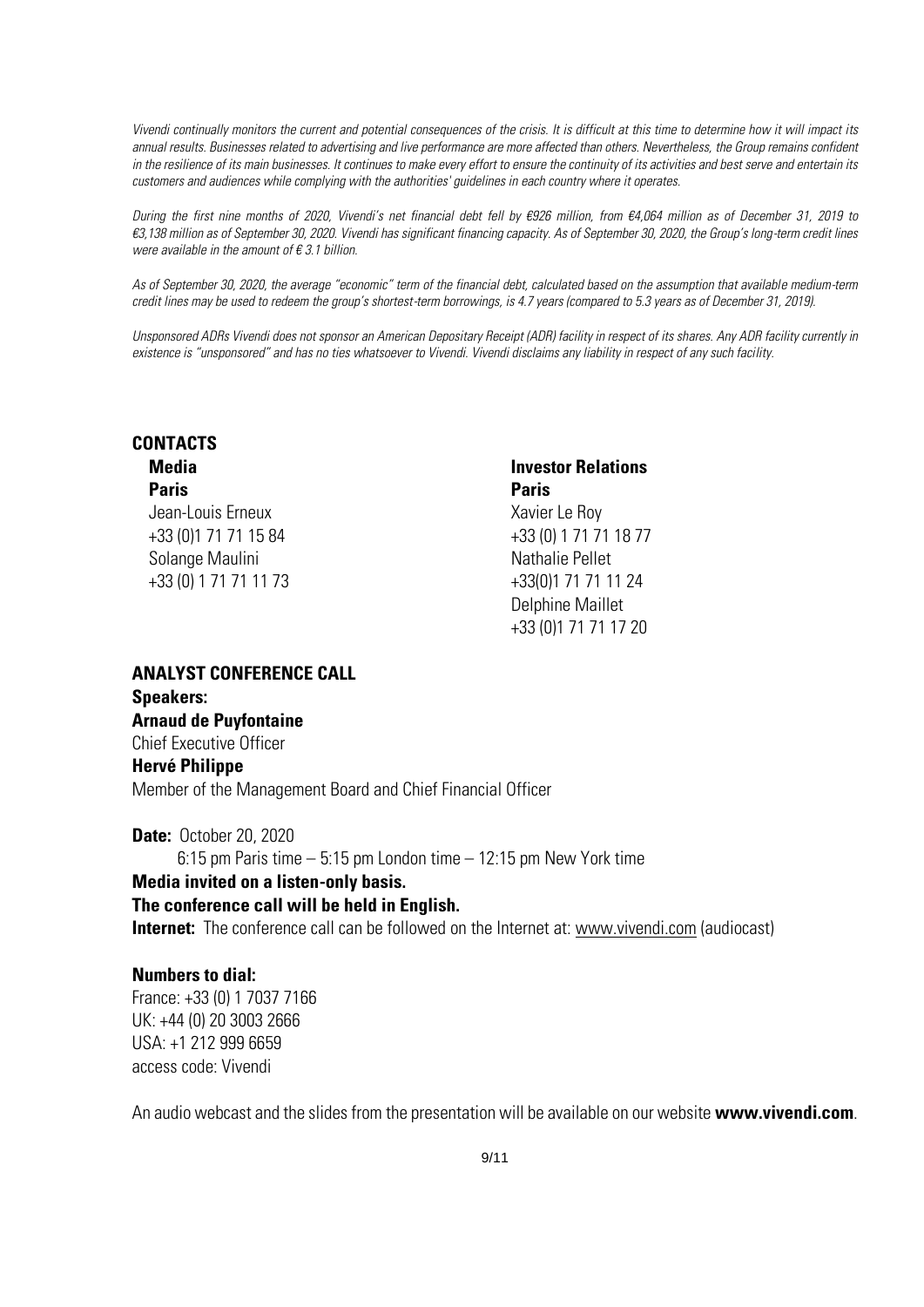## **APPENDIX I**

## **VIVENDI**

## **REVENUES BY BUSINESS SEGMENT**

(IFRS unaudited)

## **Third quarter**

|                                          | Three months ended September 30, |       |           |                                     |                                                          |
|------------------------------------------|----------------------------------|-------|-----------|-------------------------------------|----------------------------------------------------------|
| (in millions of euros)                   | 2020                             | 2019  | % Change  | % Change at<br>constant<br>currency | % Change at<br>constant<br>currency and<br>perimeter (a) |
| <b>Revenues</b>                          |                                  |       |           |                                     |                                                          |
| Universal Music Group                    | 1.855                            | 1.800 | $+3.0%$   | $+6.1%$                             | $+6.1%$                                                  |
| Canal+ Group                             | 1.380                            | 1,285 | $+7.3%$   | $+8.1%$                             | $+0.9%$                                                  |
| Havas Group                              | 484                              | 567   | $-14.5%$  | $-12.1%$                            | $-14.1%$                                                 |
| Editis                                   | 232                              | 210   | $+10.4%$  | $+10.4%$                            | $+10.4%$                                                 |
| Gameloft                                 | 63                               | 61    | $+2.6%$   | $+6.1%$                             | $+5.2%$                                                  |
| Vivendi Village                          | 8                                | 42    | $-80.1\%$ | $-80.0\%$                           | $-80.2%$                                                 |
| New Initiatives                          | 16                               | 16    | $+3.9%$   | $+3.9%$                             | $+3.9%$                                                  |
| Elimination of intersegment transactions | (16)                             | (11)  |           |                                     |                                                          |
| <b>Total Vivendi</b>                     | 4,022                            | 3,970 | $+1.3%$   | $+3.4%$                             | $+0.7%$                                                  |

## **First nine months**

|                                          | Nine months ended September 30, |        |          |                                     |                                                          |
|------------------------------------------|---------------------------------|--------|----------|-------------------------------------|----------------------------------------------------------|
| (in millions of euros)                   | 2020                            | 2019   | % Change | % Change at<br>constant<br>currency | % Change at<br>constant<br>currency and<br>perimeter (a) |
| <b>Revenues</b>                          |                                 |        |          |                                     |                                                          |
| Universal Music Group                    | 5.314                           | 5.058  | $+5.1%$  | $+5.0%$                             | $+4.4%$                                                  |
| Canal+ Group                             | 4.054                           | 3,803  | $+6.6%$  | $+7.0%$                             | $-0.8\%$                                                 |
| Havas Group                              | 1,503                           | 1,681  | $-10.6%$ | $-10.3%$                            | $-12.5%$                                                 |
| <b>Editis</b>                            | 494                             | 470    | $+5.0%$  | $+5.0%$                             | $-4.8\%$                                                 |
| Gameloft                                 | 193                             | 194    | $-0.7%$  | $-0.2%$                             | $-0.5\%$                                                 |
| Vivendi Village                          | 34                              | 108    | $-68.4%$ | $-68.4%$                            | $-68.9\%$                                                |
| New Initiatives                          | 44                              | 50     | $-11.4%$ | $-11.4%$                            | $-11.4%$                                                 |
| Elimination of intersegment transactions | (38)                            | (41)   |          |                                     |                                                          |
| <b>Total Vivendi</b>                     | 11.598                          | 11.323 | $+2.4%$  | $+2.6%$                             | $-1.1%$                                                  |

a. Constant perimeter reflects the impacts of the acquisition of M7 by Canal+ Group (September 12, 2019), the acquisition of the remaining interest in Ingrooves Music Group, which was consolidated by Universal Music Group (March 15, 2019) and the acquisition of Editis (January 31, 2019).